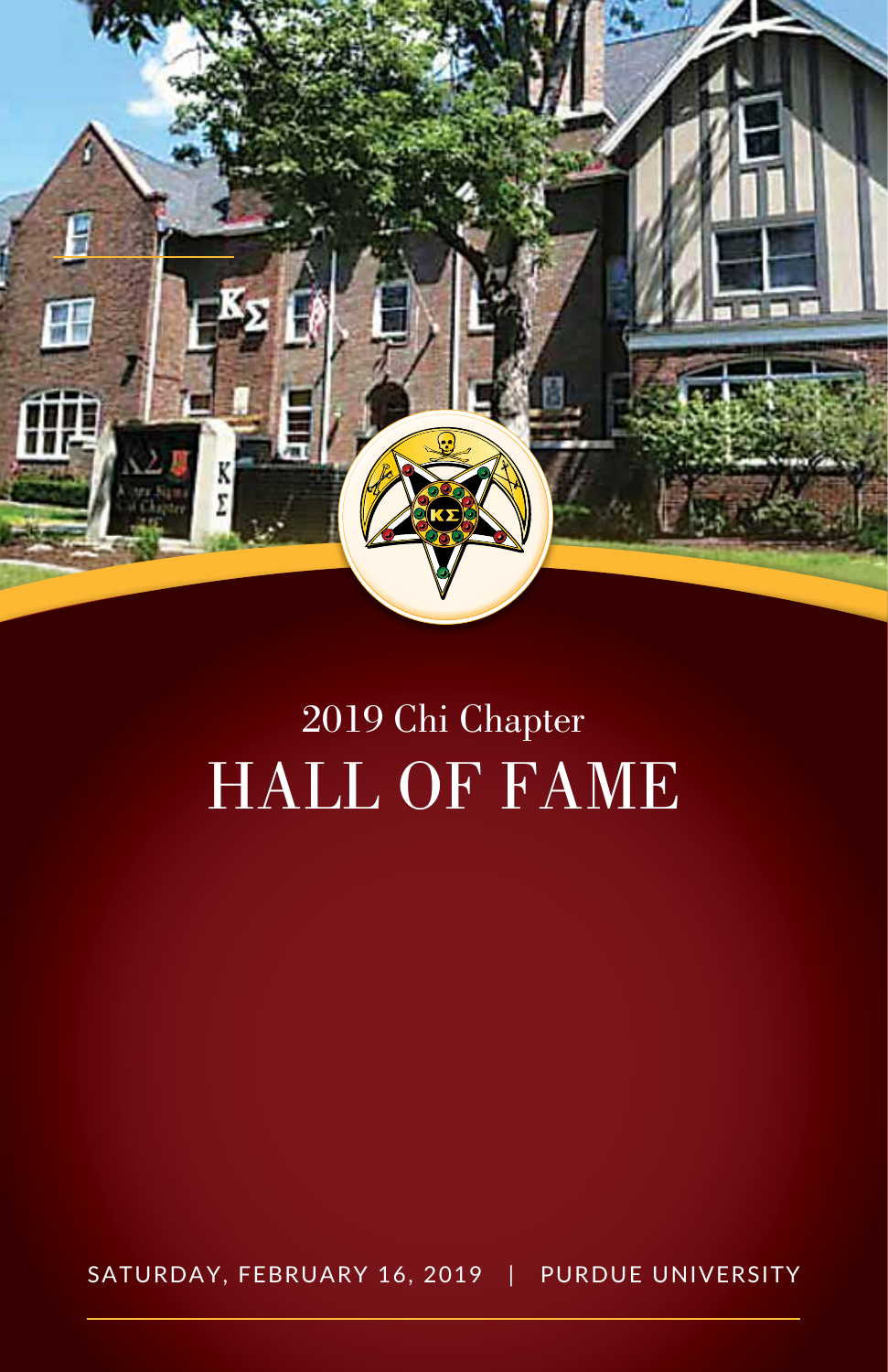

## WELCOME

## **TO THE 23RD ANNUAL HALL OF FAME & MAN OF THE YEAR INDUCTION CEREMONY**

The 23rd Annual Chi Chapter Hall of Fame Awards are presented by the Chi Chapter of Kappa Sigma Fraternity at Purdue University. Conceived as a means of honoring our alumni for outstanding achievements and service, this award has become an integral part of our tradition here at Chi Chapter.

Kappa Sigma is a national fraternity with great pride and a tradition of excellence that our many distinguished alumni have served to enhance throughout the years. Since its founding in 1885, Chi Chapter has seen many brothers rise to positions of prominence.

Congratulations to those who have been awarded this honor!

**THIS YEAR'S HALL OF FAME INDUCTEE IS:** Mark McKechnie '86

**2019 CHI CHAPTER MAN OF THE YEAR:** James Shively '00

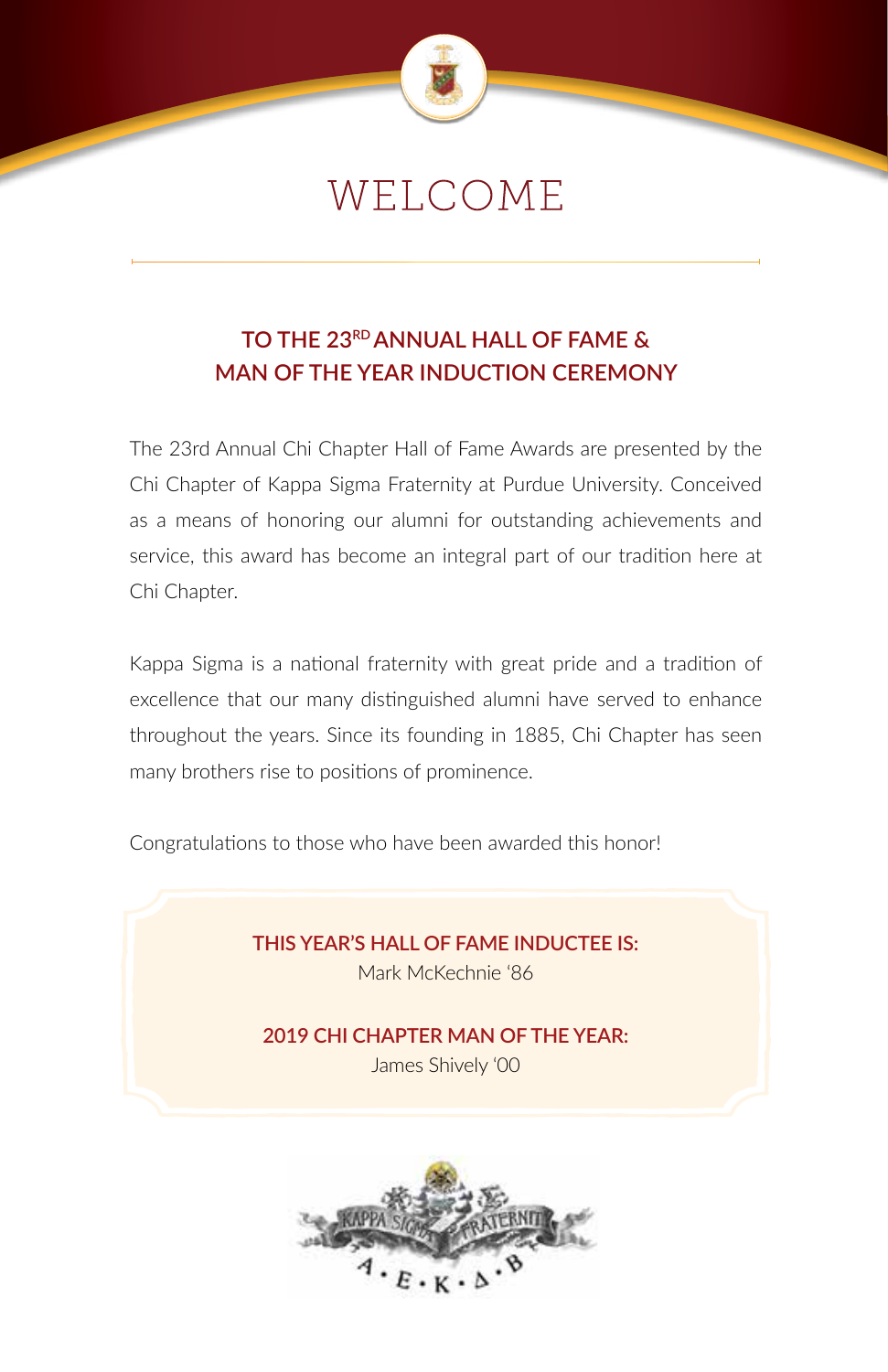

## PROGRAM

### WELCOME

Master of Ceremonies Mike Galt '82

### **GRACE**

Rudy Moreno

## INTRODUCTION OF DISTINGUISHED GUESTS

Distinguished Guests Educational Foundation Board Alumni Committee (AAA's) House Association Board Mike Galt '82

### UNDERGRADUATE RECOGNITION SCHOLARSHIPS

Rich Adams '83

### STATE OF THE CHI CHAPTER HOUSE ASSOCIATION

Doug Kowert '60

### STATE OF THE CHAPTER

Tom Ruskuski

### HALL OF FAME INDUCTION

Mark McKechnie '86

### CHI CHAPTER MAN OF THE YEAR

James Shively '00

## CLOSING

Mike Galt '82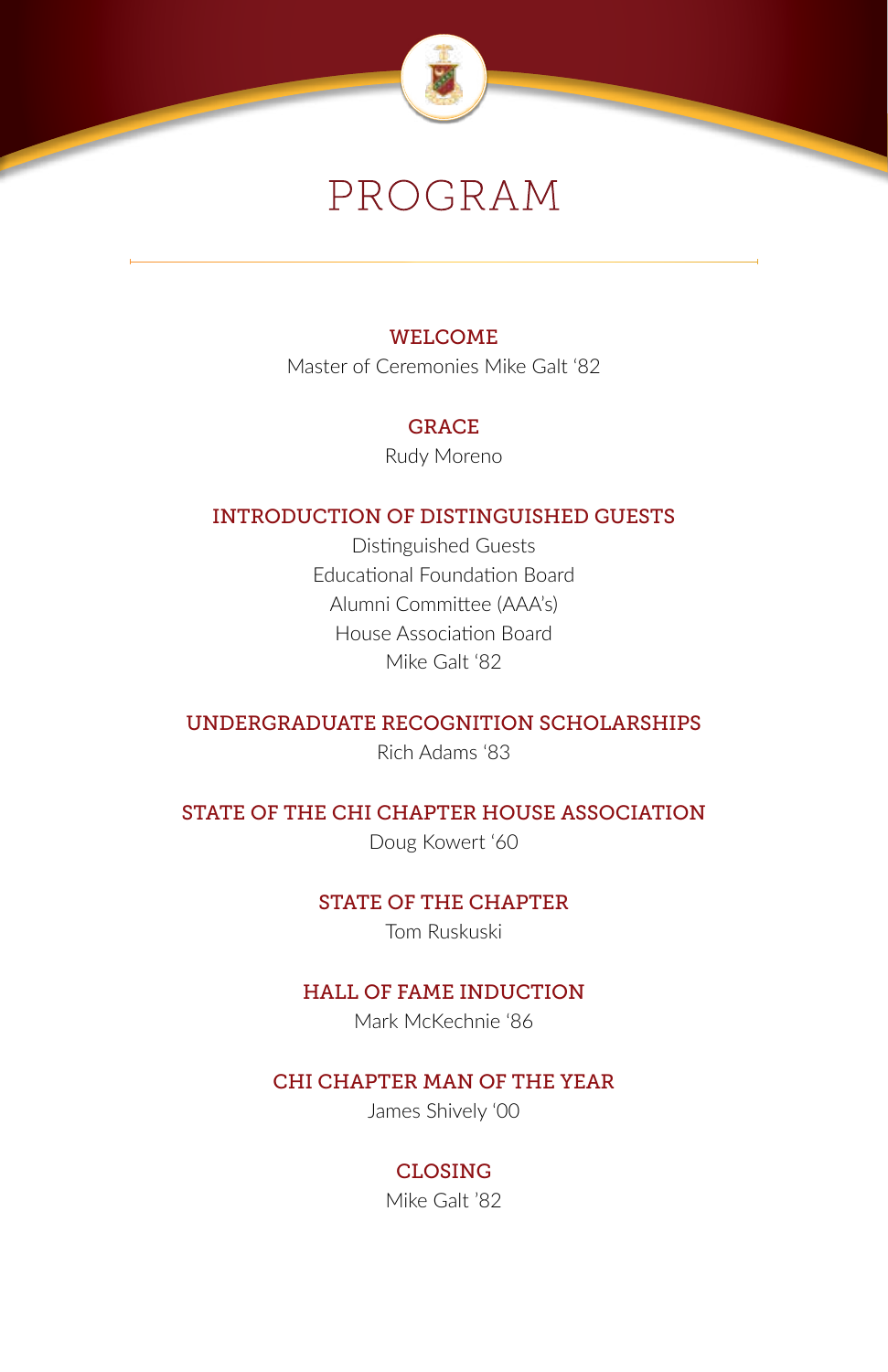

## **HALL OF FAME** MARK McKECHNIE '86



Brother McKechnie, along with his wife Michelle and their three children live in Marin County, California. Mark is the Vice President of Finance at ACM Research, Inc, a silicon valley based company with operations in Shanghai, China. During college, when he was not studying computer & electrical engineering, Mark was an active member of the Chi Chapter of Kappa Sigma. Mark played bass guitar in Kappa Sigma's house band, "The Chromium Giants", and held positions as Scholarship Chairman (1987) and Social Chairman (1988). Mark completed his MBA studies at Kellogg Northwestern

University in 1992, and has worked for companies like Evercore Partners, Bank of America Securities, Intel Corporation, and Motorola Inc. Mark has built a great career in technology and finance, starting out as a key member on the design team for the Motorola's first flip phone, the MicroTAC, moving on to work very closely with Intel's Andy Grove during the Pentium "flaw" incident in 1994, participating as lead investment banker for Blackberry's original IPO in Canada, founding Twin Peaks Capital (Long-Short Hedge Fund in San Francisco), and earning the title of top stock picker for Evercore Partners in 2013. Mark is also a dedicated father to his three children, Grant (16), Lauren (15), and Claire (15). When his children were young, he coached their soccer teams, and his daughters are now on the California State Champion Team. His son, Grant, has begun touring colleges, and Mark would be extremely proud to see Purdue and Kappa Sigma make his list. Mark has remained close with many of his friends from Kappa Sigma. When asked what Kappa Sigma, and the Chi Chapter mean to him, Mark states, "The first picture that comes to mind is the legendary Kappa Sigma house at 308 North Street. I distinctly remember looking at the pictures of the seemingly "ancient" brothers on the wall, and thinking, 'What are they doing now?', and more importantly, 'What would I be doing 30 years from now?'. I am happy to say, that despite the normal craziness, life has turned out much better than I could have possibly imagined. My advice to undergrad brothers is to step back, set very high goals, and crush it! AEKDB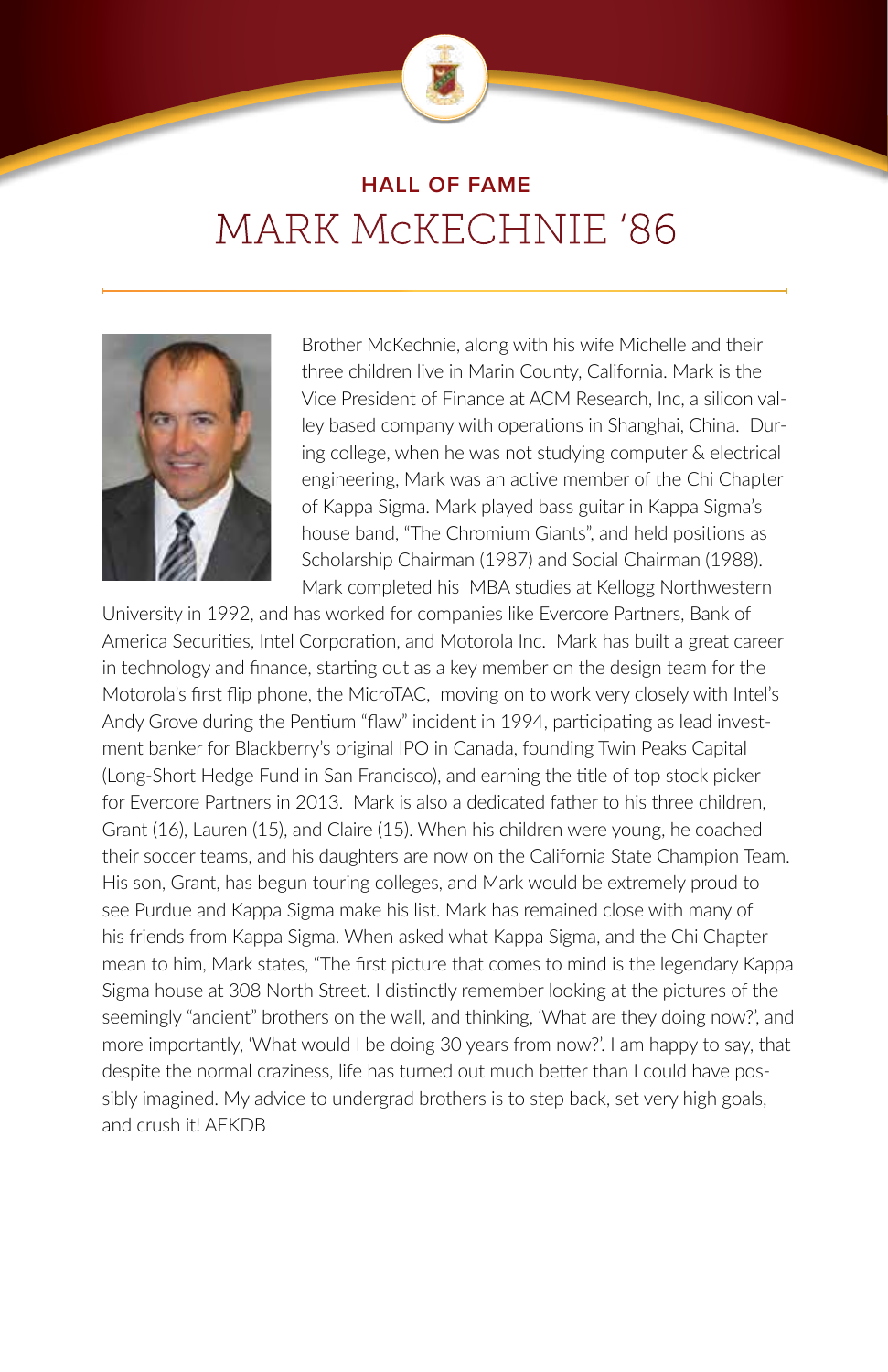

## HALL OF FAME

#### **2019 Mark McKechnie '86**

**2018** Jack Rozwat '80

**2017** James C. Cloyd III '67

**2016** Rich Adams II '83

**2015** John Thatcher '67

**2013** Mike Cline '84

**2012** Sam Zimmerman '67

#### **2011** Kent Pierce '51 Matt Brozovic '82 Tim Gonderman '83

#### **2010**

Seth Bogin '00 Conrad Hammond '00 James Shively '00

#### **2009**

Adam Fisher '59 Michael Pursley '65 Brad Edwards '83 (2004 Inductee)

#### **2008**

Joel Bates '53 Roger Mayes '66

#### **2007**

Dean Spencer '53 Dale Kramer '58 Frank Caputo '66

#### **2006**

Charles Aldag '52 Sam Smith '58 David Robinson '68 Don Dunbar '81

#### **2005**

Mike Gray '54 Dwight Abbott '55 Bob Worrell '66 Jeff Minner '81

#### **2004**

Allen Dickason '70 Bradley Edwards '83 Michael Griffin '90

**2003** Ben Mottleson '45

#### **2002**

Daniel Evans '49 Charles Benner '66 David Derrick '66 Samual Rich Tiller '83

#### **2001**

Gene Grotnes '48 Bill Schulenberg '48 John Haimbaugh '52 John McCammon '62

#### **2000**

Robert Jones '61 Charles Marshall '61 John Prentice '66

#### **1999**

Robert Landis '30 James Hunter '54 Walt Richey '54 Bruce Storm '56 Eric Wenaas '59 Michael Zachary '67 Michael Eskew '68 Jan King '68

#### **1998**

John Feinler '47 Jack Houston '50 Kenneth Appel '54 Robert Schweikher '55 Alan Crebo '60 Walter Myers '61 Ronald Yara '66 Steven Beering '85

#### **1997**

Elmer Oliphant '11 George Goodwin '27 James Hill '31 George Burnell '33 Robert Keim '39 Byron Anderson '45 Lloyd Zickert '45 Richard Freeman '47 Robert Covalt '50 Walt Houston '51 Jerry Albrecht '54 Gordon Binder '54 Kenneth Bishop '54 Daniel Meyer '55 Russell Maier '56 William Topercer '58 Robert Sorensen '60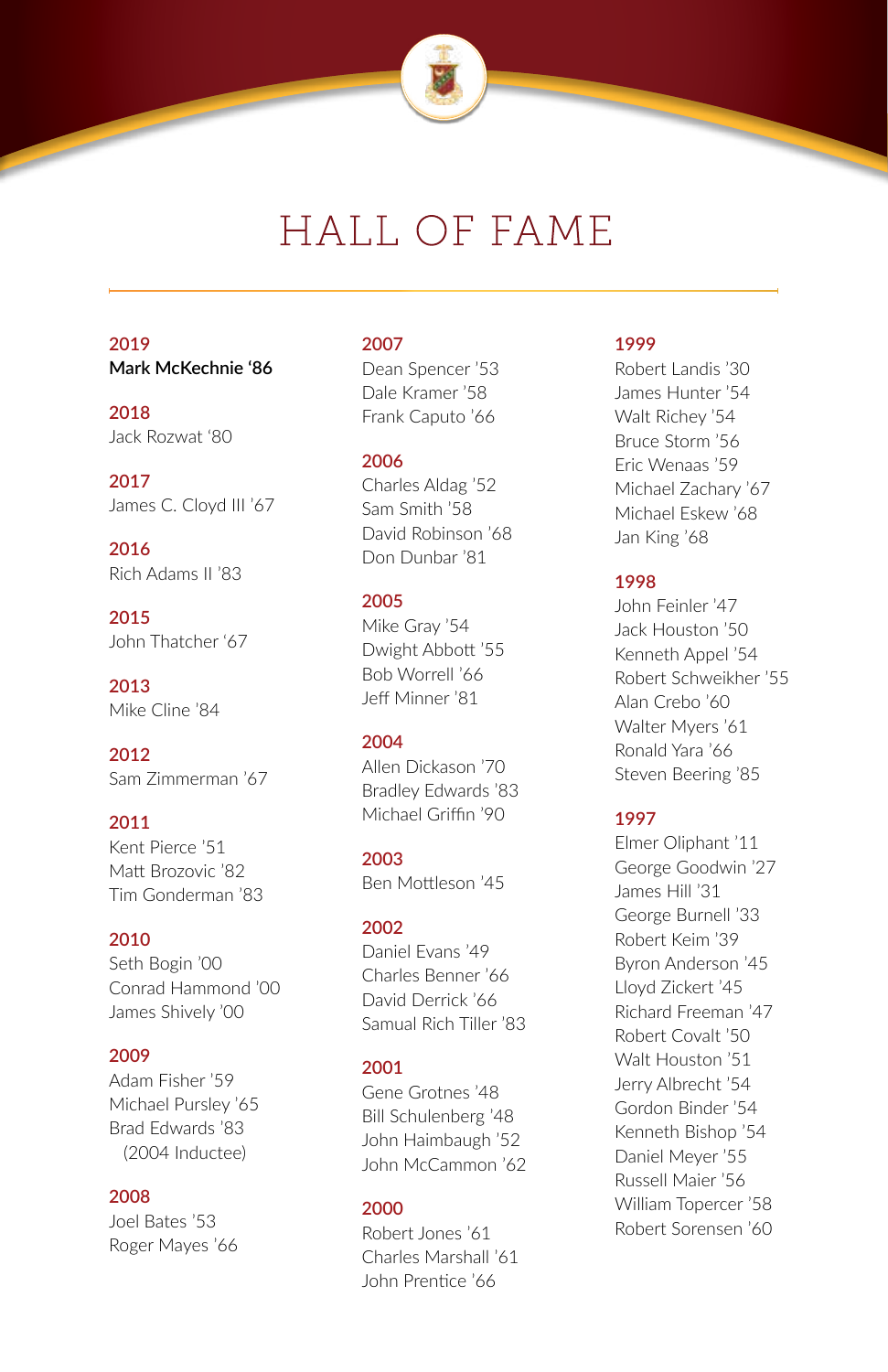

## **MAN OF THE YEAR** JAMES SHIVELY '00



Brother Shively currently resides in Charleston, SC with his wife, Jill, and their two children, Abigail and Lucas. James graduated from Purdue in 2001 with a B.S. in Chemical Engineering, and later received his MBA from University of Chicago in 2006. As an undergraduate at Purdue, James was actively involved in the Chi Chapter of Kappa Sigma, where he was a founding member (1999). He held positions as Grand Master of Chi Colony (1999) and later was the Grand Master of Chi Chapter (2000-2001). He was also active on campus as he served as a Senator and Chief

of Staff for the Purdue Student Government and was a member of Tau Beta Pi, Order of Omega, and Phi Sigma Pi academic societies. During this time, James had multiple internships with Mobil Oil in Chicago, IL.

Following graduation, James worked for ExxonMobil for six years in engineering, economic analysis and operations management roles. In 2007, he moved to BP where he held positions in business development, strategy, technology and senior operations management. James joined Amazon in 2017 as Director of Operations. In this capacity, James is responsible for logistics operations from Maryland through north Florida and west to the Mississippi River including the fast expanding Amazon Logistics business.

Along with these career achievements, James stays active in Chi and his community. He has served on multiple boards including the South Carolina Governor's School for Science and Mathematics, Charleston Metro Chamber of Commerce and Lowcountry Manufacturing Council. James is also an Eagle Scout, a life-long supporter of Boy Scouts and continues this tradition with Lucas being in Cub Scouts. James stays involved in Chi as a member of the Housing Board of Directors as Vice President.

Brother Shively, sharing what Chi and Kappa Sigma mean to him, states, "Cherish your time together as brothers, and know that you are building bonds you will rely on through the rest of your lives. I still regularly connect with my fraternal brothers and lean on them for advice, perspective and fun even after nearly two decades since graduating. Additionally, your fraternal experience as an undergraduate is your opportunity to develop your leadership approach early in your life. Use this time as an opportunity to test, grow and define how you will lead in both your professional career and personal life."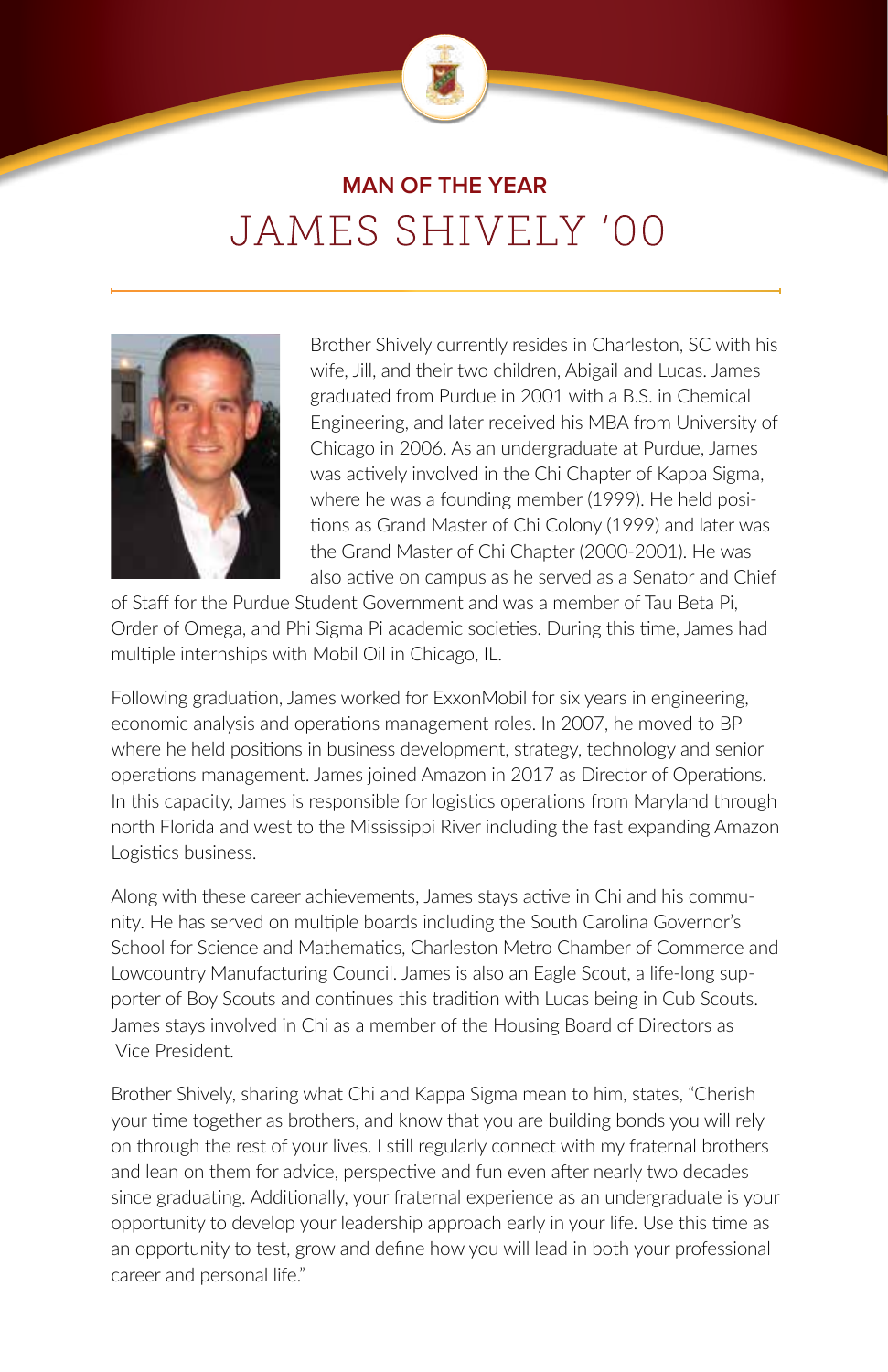

## MEN OF THE YEAR **CHI CHAPTER**

- 2000 Joseph Harshman '48 2001 Scott French '81 2001 Mike Galt '82 2002 Robert Sorensen '60 2003 Doug Kowert '60 2004 Eric Wenaas '59 2005 Jim Milner '79 2006 Joseph Harshman '48 2014 Charlie Marshall II '61
	- 2007 Stuart Williams '00 2008 Mike Griffin '90 2009 Lloyd Zickert '45 2010 Gordon Binder '54 2011 William Topercer '58 2012 Steven Beering '85 2013 Mike Eskew '68
- 2015 Steven Springer '67 2016 Ronald Tadashi Yara '66 2017 Andrew Castor '84 2018 Jim Zeitler '65 **2019 James Shively '00**